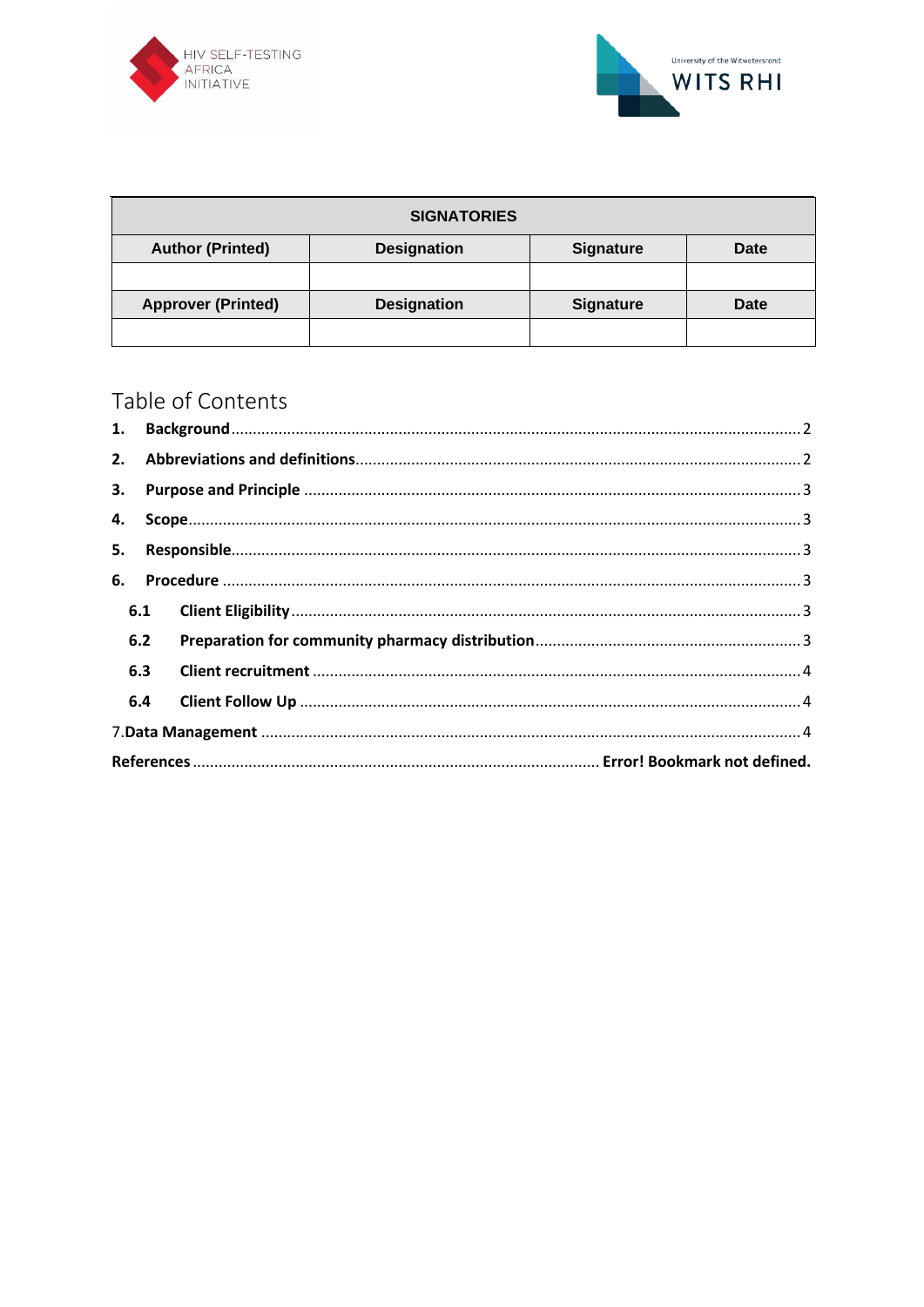



# <span id="page-1-0"></span>1. Background

South Africa has one of the largest populations of People Living with HIV (PLHIV) in the world with an estimated HIV prevalence of 19.2% among adults and 6.7 million PLHIV (UNAIDS, 2017). The highest HIV incidence of 4.5% is among women ages 20-34 years. Gender and sexual violence and transactional relationships put young women in South Africa at particularly high risk of HIV infection, while access to HIV testing for young women is particularly limited. The STAR initiative aims at scaling up HIV self-screening (HIVSS) in South Africa among under-tested populations key target groups including men, adolescents, and key populations (MSM and FSW). Under the initiative, Wits RHI target group is men, sex workers and their networks, adolescent girls and young women (12-24 years). Targeting this at high risk yet hard to reach or under tested population is expected to aid South Africa in attaining the first "90" in the UNAIDS "90-90-90"targets.

## <span id="page-1-1"></span>2. Abbreviations and definitions

| AIP          | <b>Adolescent Innovation Project</b>                      |
|--------------|-----------------------------------------------------------|
| <b>AIDS</b>  | Acquired Immune Deficiency Syndrome                       |
| ART          | Anti retro viral treatment                                |
| <b>DCF</b>   | Data Collection Form                                      |
| HIV          | Human Immunodeficiency Virus                              |
| <b>HIVSS</b> | HIV self-screening                                        |
| HSS          | <b>Health Systems Strengthening</b>                       |
| <b>ICPA</b>  | <b>Independent Community Pharmacies Association</b>       |
| PrEP         | Pre Exposure Prophylaxis                                  |
| SOP          | <b>Standard Operating Procedure</b>                       |
| <b>STAR</b>  | Self-testing Africa Initiative- Research (Unitaid funded) |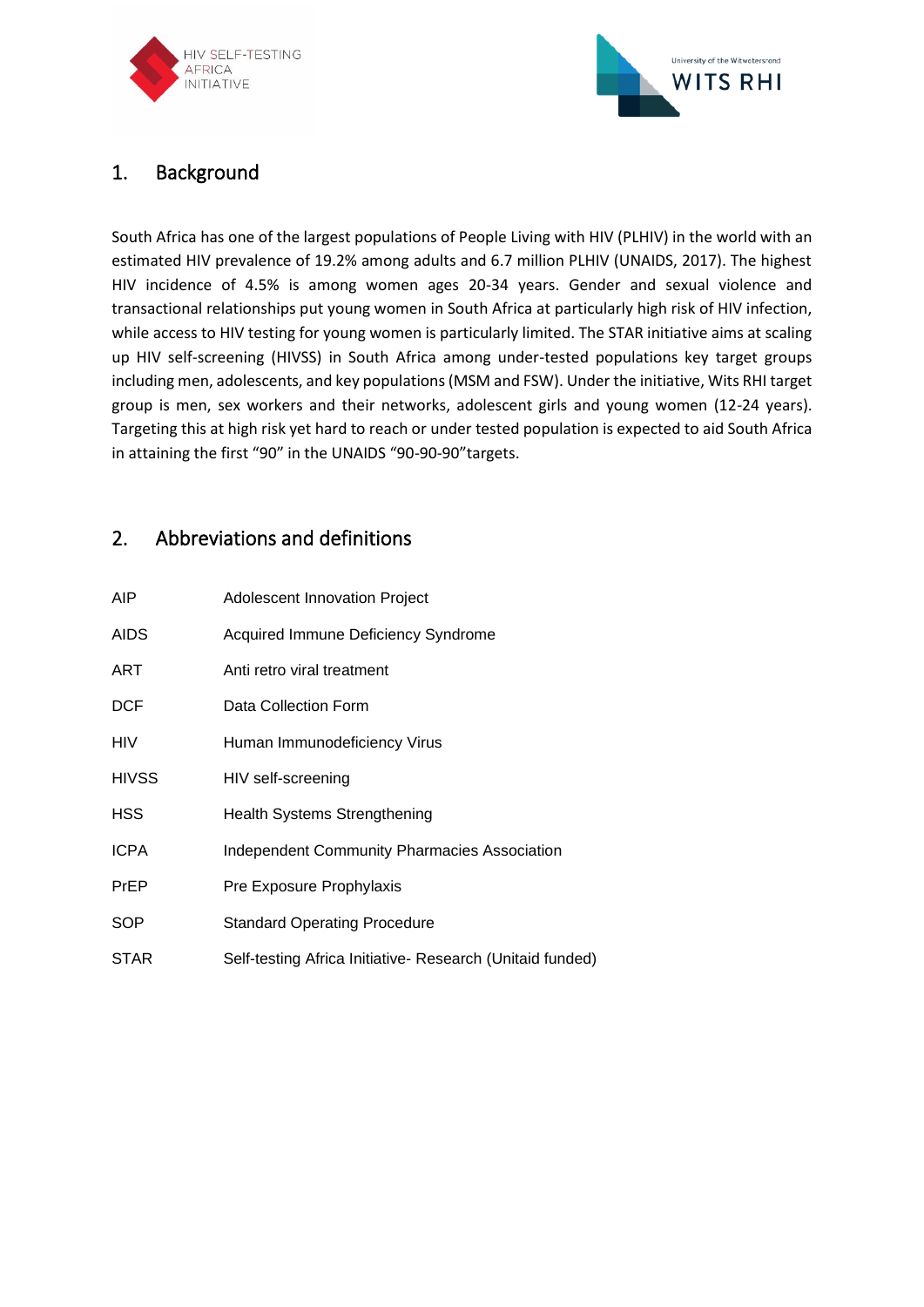



### <span id="page-2-0"></span>3. Purpose and Principle

This standard operating procedure document (SOP) provides detailed information on the procedures associated with distributing HIV Self-Screening (HIVSS) kits by the Independent community Pharmacies Association (ICPA) amongst targeted populations in Tshwane District, Gauteng.

### <span id="page-2-1"></span>4. Scope

All project personnel must be familiar with this SOP.

### <span id="page-2-2"></span>5. Responsible

The Site Coordinator is responsible for training the Wits RHI STAR community teams in this SOP.

The Site Coordinator, Project Coordinators, Community Liaison Officer and Peer Educators should be responsible for implementing this SOP.

### <span id="page-2-4"></span><span id="page-2-3"></span>6. Procedure

#### **ICPA member pharmacies will:**

- Provide over the counter kits to pharmacy clients (>17 years) who present with a voucher to redeem an HIVSS kit(s)
- Provide an over the counter HIVSS kits to pharmacy clients (>17 years) on request
- Provide an over the counter HIVSS kits to pharmacy clients (>17 years) seeking services indicative of HIV risk, including; HIV testing, STI treatment, condoms, lubricants, sexual performance enhancers etc.

### **6.1 Client Eligibility**

Clients considered for testing must meet the following criteria:

- Unknown current HIV status
- Had HIV negative results in the last test and the test happened more than 3 months ago
- Never tested for HIV
- Active mobile phone preferred

Clients meeting any of the following criteria will not be considered for testing:

- Any client below the age of 12
- Client currently on ART treatment
- <span id="page-2-5"></span>• Clients on PEP and PrEP

#### **6.2 Preparation for Pharmacy distribution:**

- **a.** The HIV self-screening kit used in this study is the OraQuick Advanced Rapid HIV ½, Oral fluid test
- **b.** HIVSS kit packaging
	- i. Off- site distribution
		- Pre-packed kits in disposable bags with:
			- o HIVSS positive referral card for clinic including contact number of STAR supervisor/ nurse (**see annexure A)**
			- o Referral information sheet specific to distribution site with selfreporting pamphlet with Mhealth self-reporting platforms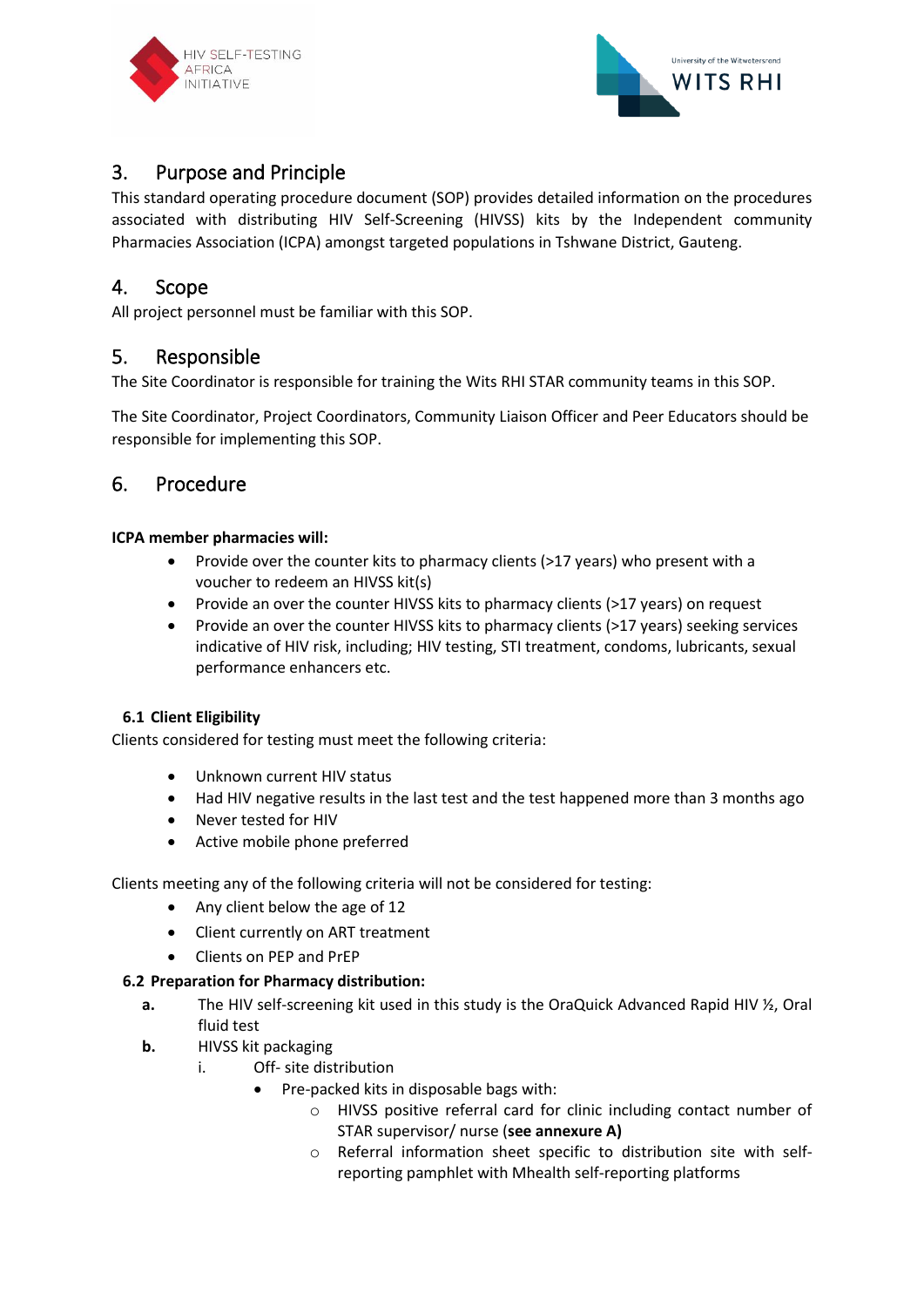



- **c.** Additional IEC materials:
	- Fast Facts (**see annexure B**)
	- FAQs (**see annexure C)**
- **d.** Data collection tools
	- A2D24 mobile capturing system
	- Community Pharmacy distribution form **(see annexure D)**
	- Barcoded stickers

#### <span id="page-3-0"></span>**6.3 Client recruitment and kit distribution**

Pharmacist/ pharmacist assistant will:

- Introduce themselves to client and talk through HIVSS
- Explain eligibility criteria
- Demonstrate how to use kit
- Complete data collection form (mobile or form) for clients who opt in
- Remember to scan bar code on to mobile capturing system or stick to data collection form
- Explain all contents inside the package (including referral information and anonymous selfreporting platform ) see Annexure E
- Remind and emphasize instruction for use before testing
- Explain how to and emphasise the importance of self-reporting
- Offer client kit with option of assisted testing if aged between 12 & 17 or if requested by client

#### <span id="page-3-1"></span>**6.4** Client self-reporting and follow up

- Two private and confidential self-reporting platforms are provided. I.e. WhatsApp and toll free call.
- Clients may choose any of the self-reporting platforms provided and explained to them to report their status privately and anonymously.
- Should clients need support, they may indicate during their self-report process on WhatsApp or the toll free call
- Contact numbers of clients indicating support needs will be collected and shared with member pharmacies as recorded, pharmacies may then follow up and support as per client needs.

### <span id="page-3-2"></span>7. Data Management

The following steps are taken in the data management process:

#### **7.1.Pharmacist/pharmacy assistants will :**

- Complete data collection tool using a mobile system provided.
- Check for any errors or missing data before submitting the form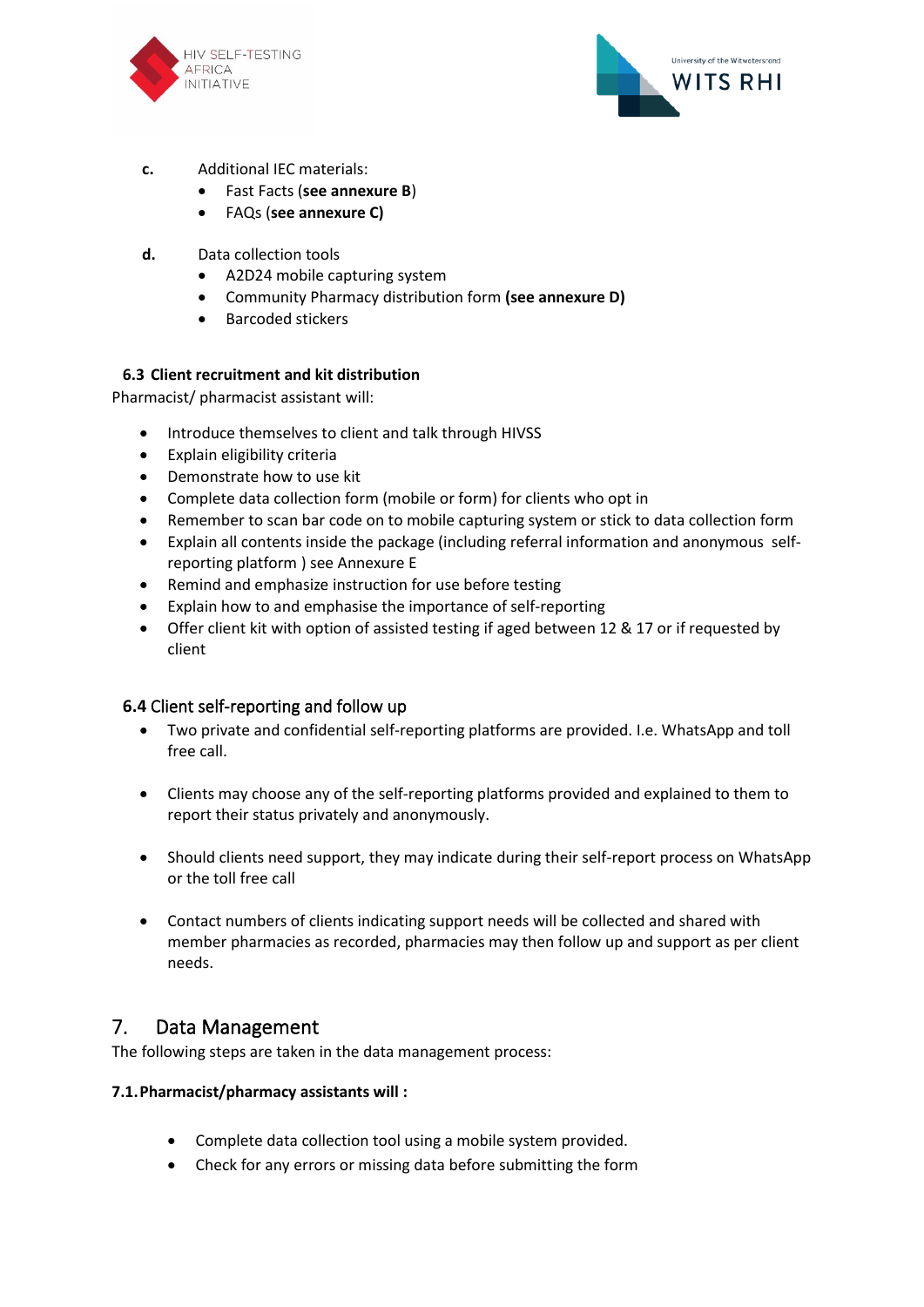



- In any unforeseen event of system failure, internet failure or even load shedding, a backup DCF is provided.
- All paper based data generated within a month must be captured by end of the month.

#### **7.2 The project coordinator will:**

- Observe data trends on the A2D24 Kibana dashboards (Annexure E)
- Provide day to day troubleshooting with pharmacies
- Be a liaison between pharmacies and A2D24 support for any data collection system related queries.
- Share monthly data with ICPA for payments

Access to the A2D24 database and dashboard is restricted only to the data and project management personnel.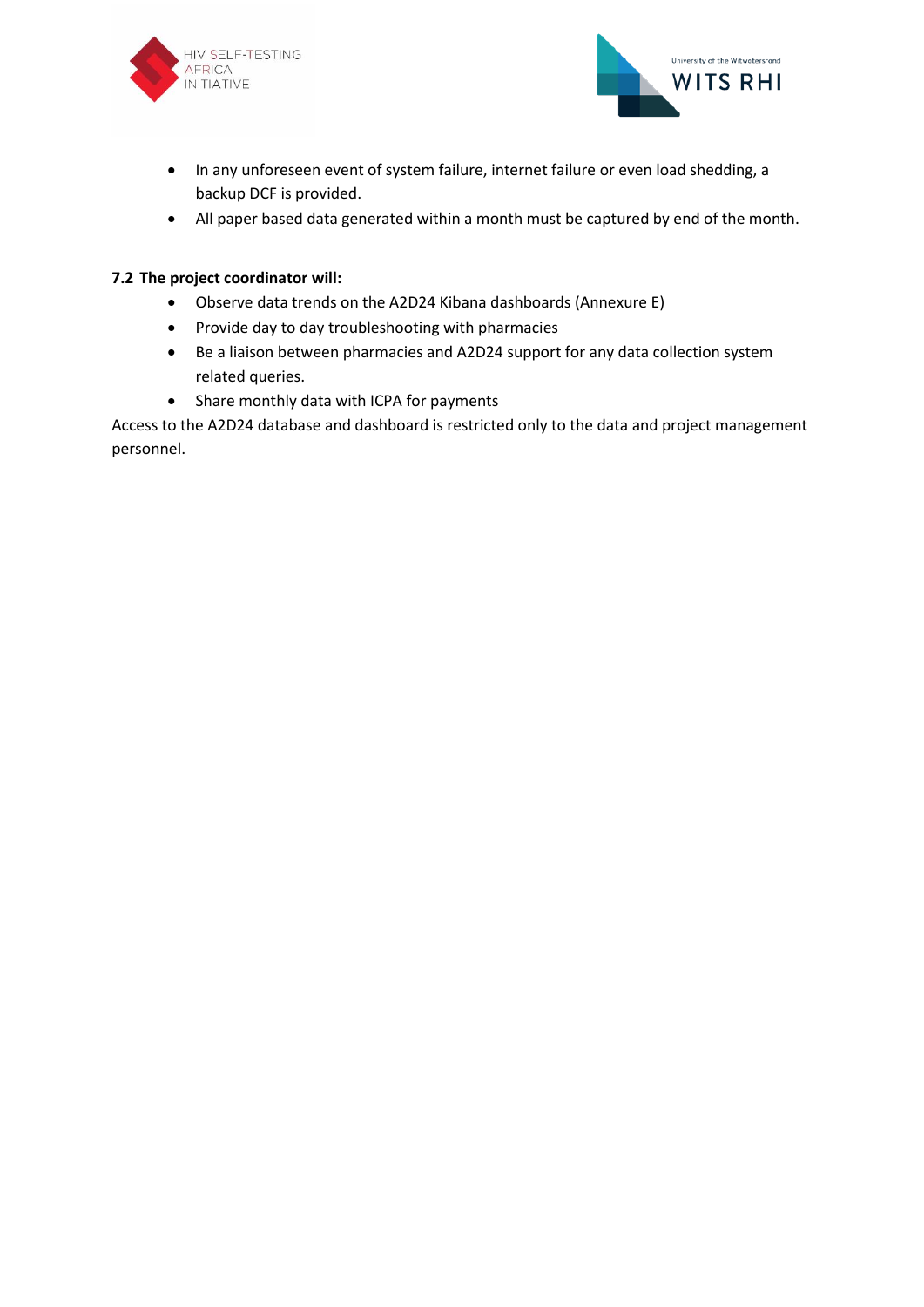



#### **Annexure A**

#### Referral card

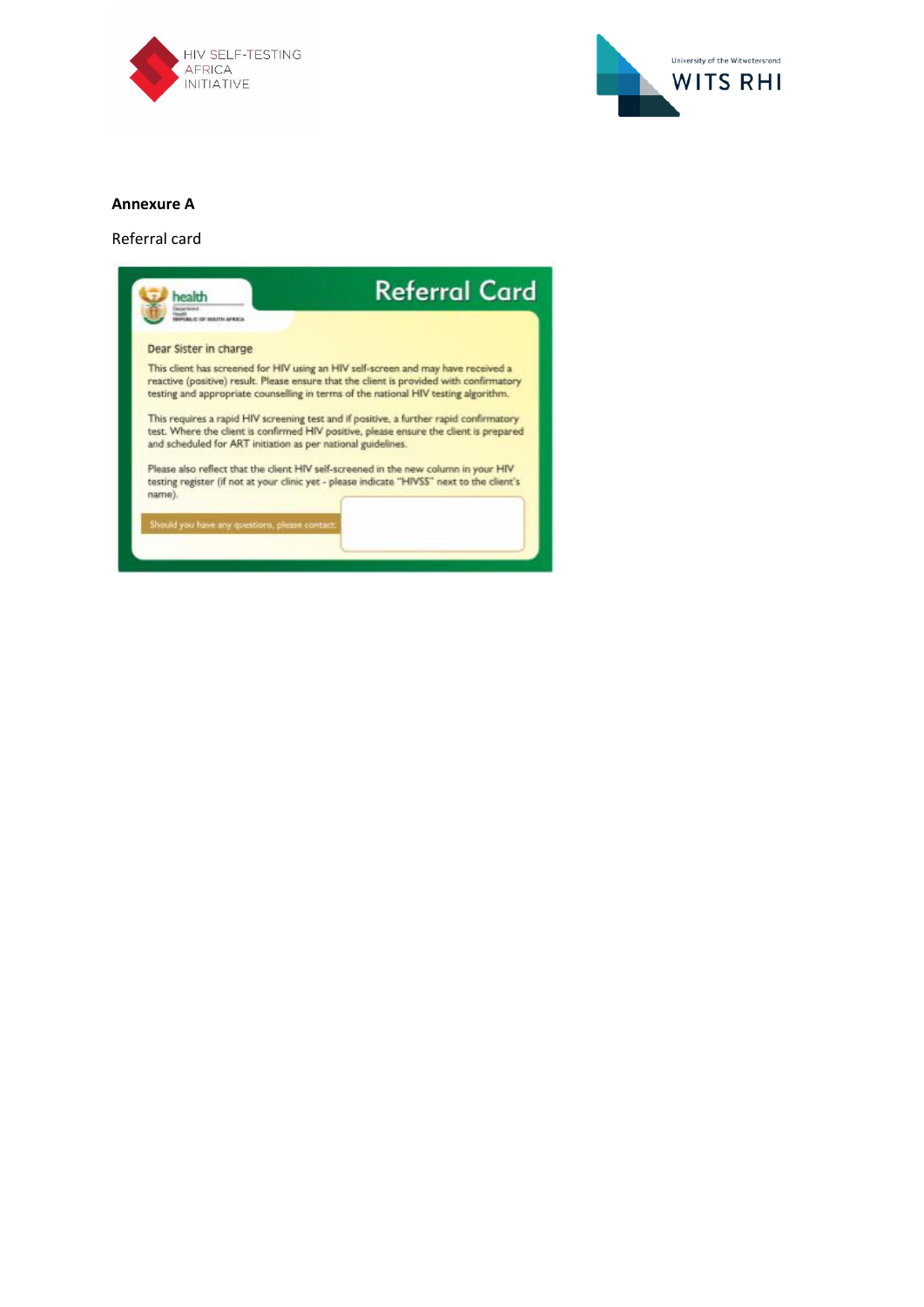



#### **Annexure B**

Fast Facts

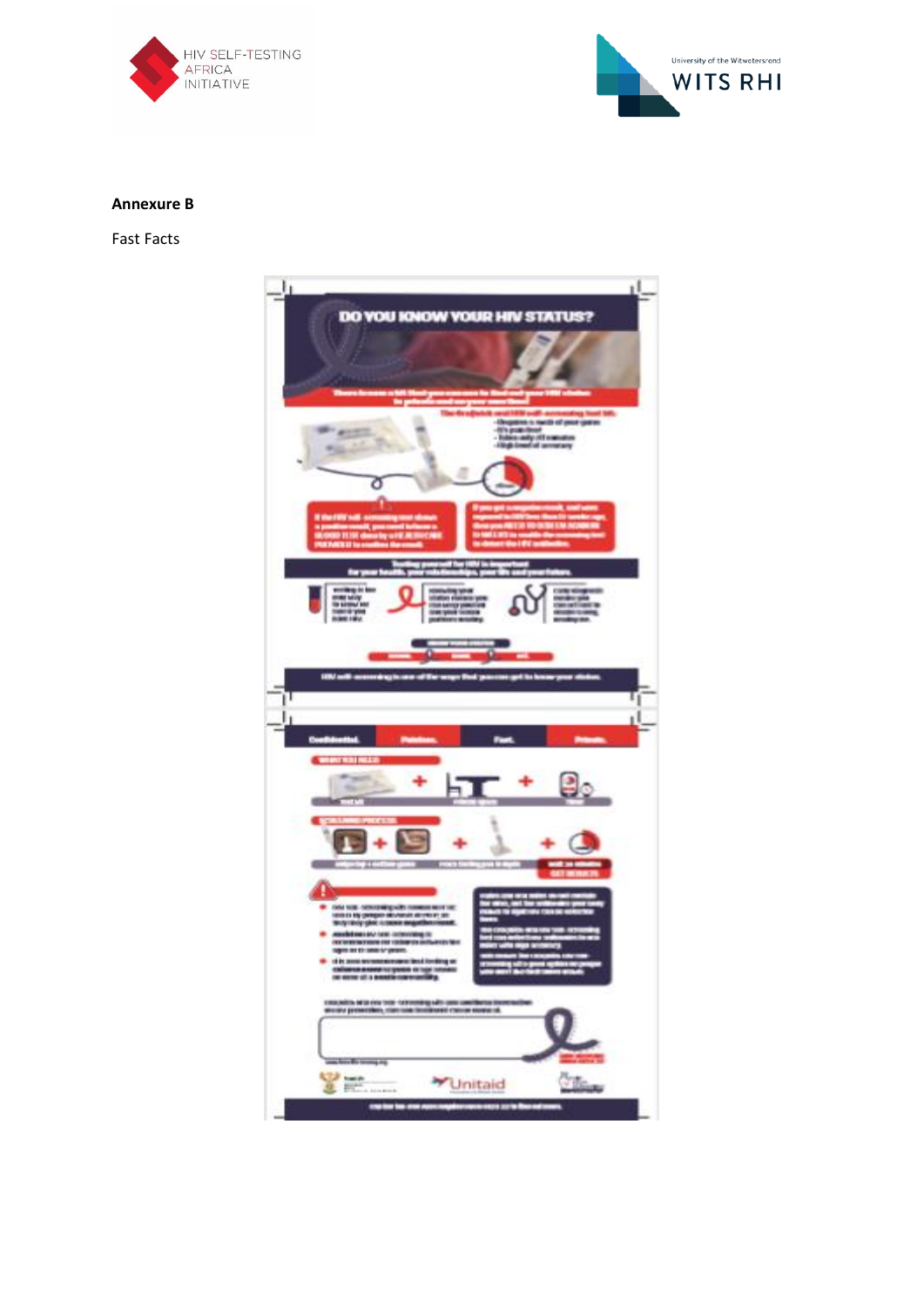



#### **Annexure C**

### Frequently asked questions (FAQs)

| <b>Annexure D</b> | m                                                                                                                                                                                                              | can barally arbitricity<br><b>Br., Authorizado authorization company hit can usely</b><br>Arkent Mil.<br>wal assura i de financiera pe<br>If you know a genetice needs you covert telloom accellent<br>trid daurkig utaukk zurzpistalite to andieu Keronak.<br>If più renprentan, pia nav-piama kie-keany/Mf<br>aristo na profesional positivo<br>went researched to the company and the to-<br>if you from a sergentement, your easilithican becomes provided and controller.<br>In 1997 to the interesting one in chiractific with vectoring<br>kratus you way hate the adverse part of Theodory P.A.<br>Important to report the text in the weaks.<br>If you can say may any vegetor through.<br>processes infrare with simps constite<br>- steping further possessment<br>- gaing for strumstate of possess analy.<br>K place stands to entigate to and in an engagement activation.<br>that put gave so rule has fifth on a regular boosts, possibioutel<br>kotingilishy<br>Grazi roman an il communerazion<br>Necros access romali<br>If you can ad of someon of the roads, you choosin boom<br>ander territy a bath car posite in codes the<br>anak.<br>troy am i Intifagnou jedan, con o o<br>es dans<br>MV will surrescupits do solditus i the ortault MF<br>mas, they denoted you hady has been reposed out \$8.<br>If after, you hady will have produced and solvening greats<br>to MV to obtain him it against the stress These combustions.<br>control shows to be used that is, |                                                                                                           | <b>E. Thema mm</b><br>m<br>car betraches.<br>ATA A                      | L GOING DO BI<br><b>THE AURILE</b><br><b>Include and MV and commerging and cubboard</b><br>educational AN procedes, can subtracture | 36                                   | <b>HIV self-screening</b>               |  |
|-------------------|----------------------------------------------------------------------------------------------------------------------------------------------------------------------------------------------------------------|-----------------------------------------------------------------------------------------------------------------------------------------------------------------------------------------------------------------------------------------------------------------------------------------------------------------------------------------------------------------------------------------------------------------------------------------------------------------------------------------------------------------------------------------------------------------------------------------------------------------------------------------------------------------------------------------------------------------------------------------------------------------------------------------------------------------------------------------------------------------------------------------------------------------------------------------------------------------------------------------------------------------------------------------------------------------------------------------------------------------------------------------------------------------------------------------------------------------------------------------------------------------------------------------------------------------------------------------------------------------------------------------------------------------------------------------------------------------------------------------------|-----------------------------------------------------------------------------------------------------------|-------------------------------------------------------------------------|-------------------------------------------------------------------------------------------------------------------------------------|--------------------------------------|-----------------------------------------|--|
|                   | Pharmacy name:<br>Pharmacist name:<br>How did participant get kit?<br>Date:                                                                                                                                    |                                                                                                                                                                                                                                                                                                                                                                                                                                                                                                                                                                                                                                                                                                                                                                                                                                                                                                                                                                                                                                                                                                                                                                                                                                                                                                                                                                                                                                                                                               | Voucher<br>D<br>M<br>м                                                                                    | With NO confirmatory testing                                            | Asked<br>٧                                                                                                                          | With confirmatory testing<br>Offered |                                         |  |
|                   | Home township/suburb:<br>Gender:<br>Age:<br>When was the last time you tested for HIV?<br>HIV self-screen demonstration:<br>HIV self-screen kit for partner:                                                   |                                                                                                                                                                                                                                                                                                                                                                                                                                                                                                                                                                                                                                                                                                                                                                                                                                                                                                                                                                                                                                                                                                                                                                                                                                                                                                                                                                                                                                                                                               | <b>Kit Reciever details</b><br>Male<br>1<br>years<br>0-3 months<br>$\mathbf{1}$<br>1<br>Yes<br><b>Yes</b> | 2 Female<br>OR<br>2<br>3-12 months<br>$\overline{2}$<br>No<br><b>No</b> | 3<br>Transgender<br>D<br>D<br>Date of birth:<br>3 More than 12 months<br>3 Not applicable                                           | M<br>M<br>γ<br>3 Not offered         | 4 Never tested                          |  |
|                   | If YES:<br>Gender of partner:<br>Age of partner:<br>HIV self-screen on site (not taken home)<br>Self-reported HIV status                                                                                       | The distribution team would like to contact you to follow up on the utilization of the test kits and the result.<br>Please understand, it is voluntary and you can agree or disagree to be contacted without any consequences.                                                                                                                                                                                                                                                                                                                                                                                                                                                                                                                                                                                                                                                                                                                                                                                                                                                                                                                                                                                                                                                                                                                                                                                                                                                                | 1 Male<br>years<br>1 Yes<br>1 Self-reported positive                                                      | 2 Female<br>OR<br>$2$ No                                                | (if not partner)<br>99 Transgender<br>Date of birth: D D M M Y<br>Not offered<br>2 Self-reported negative                           |                                      | V.<br><b>Y</b><br><b>Y</b><br>3 Unknown |  |
|                   | Consent to be contacted<br>Requested confirmatory rapid testing<br>Attended confirmatory testing<br>Name<br>Surname<br>Date of Birth<br>Identify number (if SA)<br>Contact telephone number<br>Rapid #1 result | Only to be completed if self reported positive or when consented for follow up                                                                                                                                                                                                                                                                                                                                                                                                                                                                                                                                                                                                                                                                                                                                                                                                                                                                                                                                                                                                                                                                                                                                                                                                                                                                                                                                                                                                                | 1 Yes<br>1 Yes<br>1 Yes on site<br>1 Pos                                                                  | $2$ No<br>$2$ No<br>2 Yes off site 3 No<br>2 Neg                        | Invalid                                                                                                                             | 4 Unknown                            |                                         |  |
|                   | Rapid #2 result<br>Version 3.0                                                                                                                                                                                 |                                                                                                                                                                                                                                                                                                                                                                                                                                                                                                                                                                                                                                                                                                                                                                                                                                                                                                                                                                                                                                                                                                                                                                                                                                                                                                                                                                                                                                                                                               | $1$ Pos                                                                                                   | 2 Neg                                                                   | 3 Invalid                                                                                                                           |                                      | 26-Sep-18                               |  |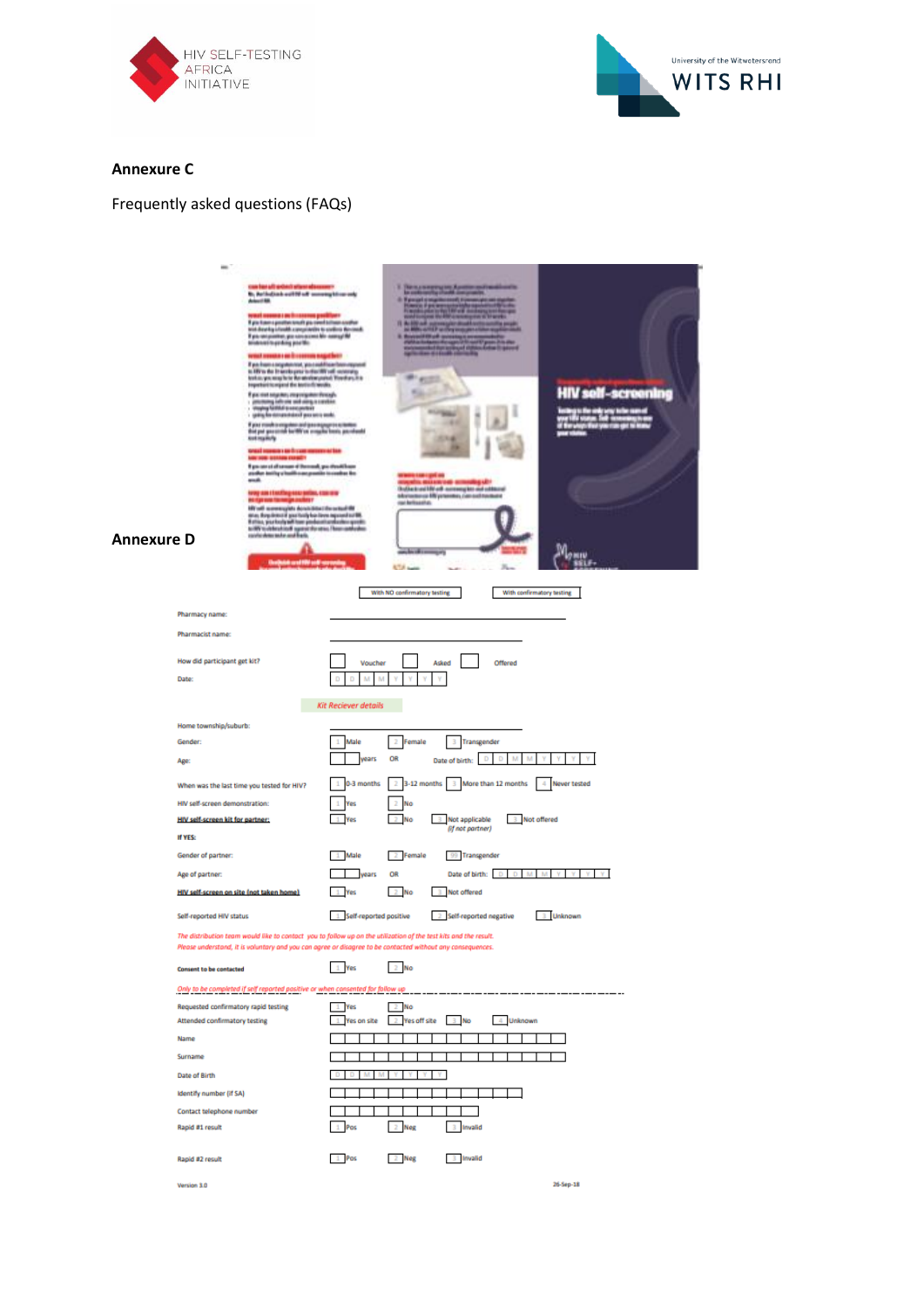



Community Pharmacy Distribution Form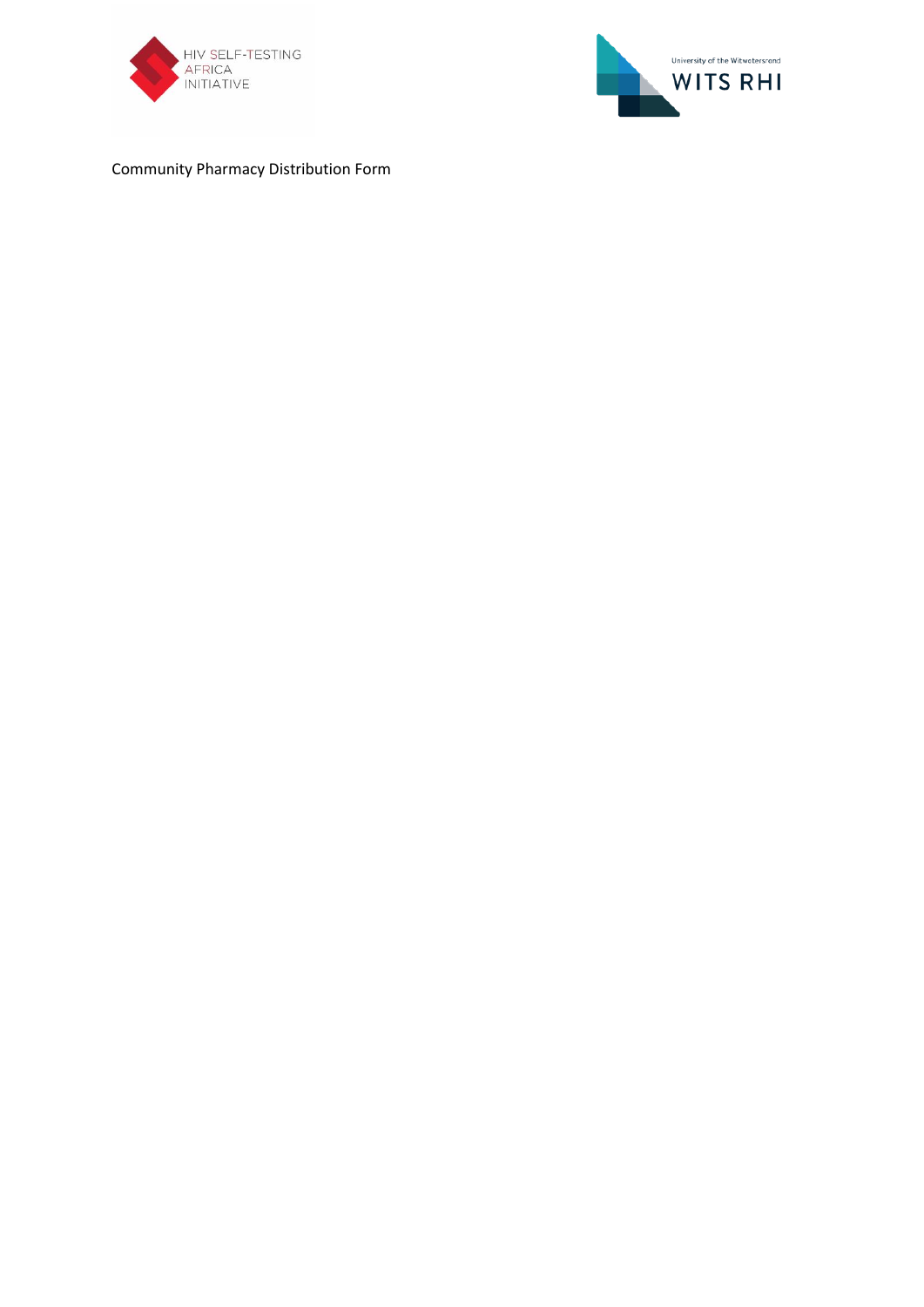



#### **Annexure E**

Referral information card with self-reporting platform